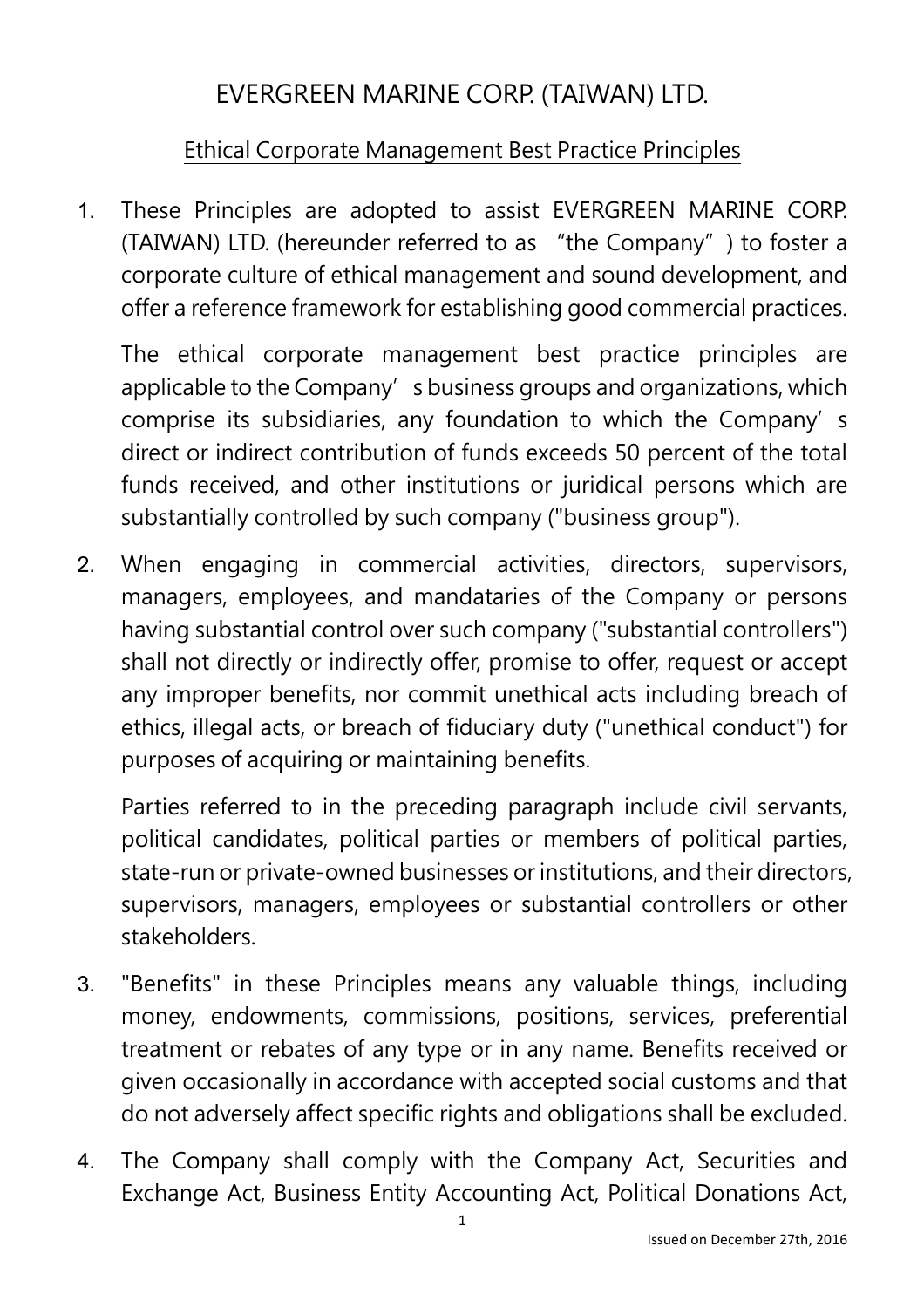Anti-Corruption Statute, Government Procurement Act, Act on Recusal of Public Servants Due to Conflicts of Interest, TWSE/GTSM listing rules, or other laws or regulations regarding commercial activities, as the underlying basic premise to facilitate ethical corporate management.

- 5. The Company shall abide by the operational philosophies of honesty, transparency and responsibility, base policies on the principle of good faith and establish good corporate governance and risk control and management mechanism so as to create an operational environment for sustainable development.
- 6. The Company shall in its own Procedures of Ethical management and Guideline for Conduct clearly and thoroughly prescribe the specific ethical management practices and the programs to forestall unethical conduct ("prevention programs"), including operational procedures, guidelines, and training.

When establishing the prevention programs, the Company shall comply with relevant laws and regulations of the territory where the company and its business group are operating.

- 7. The Company and its respective business group shall clearly specify in their rules and external documents the ethical corporate management policies and the commitment by the board of directors and the management on rigorous and thorough implementation of such policies, and shall carry out the policies in internal management and in commercial activities.
- 8. The Company shall engage in commercial activities in a fair and transparent manner based on the principle of ethical management.

Prior to any commercial transactions, the Company shall take into consideration the legality of its agents, suppliers, clients, or other trading counterparties and whether any of them are involved in unethical conduct, and shall avoid any dealings with persons so involved.

When entering into contracts with their agents, suppliers, clients, or other trading counterparties, the Company shall include in such contracts terms requiring compliance with ethical corporate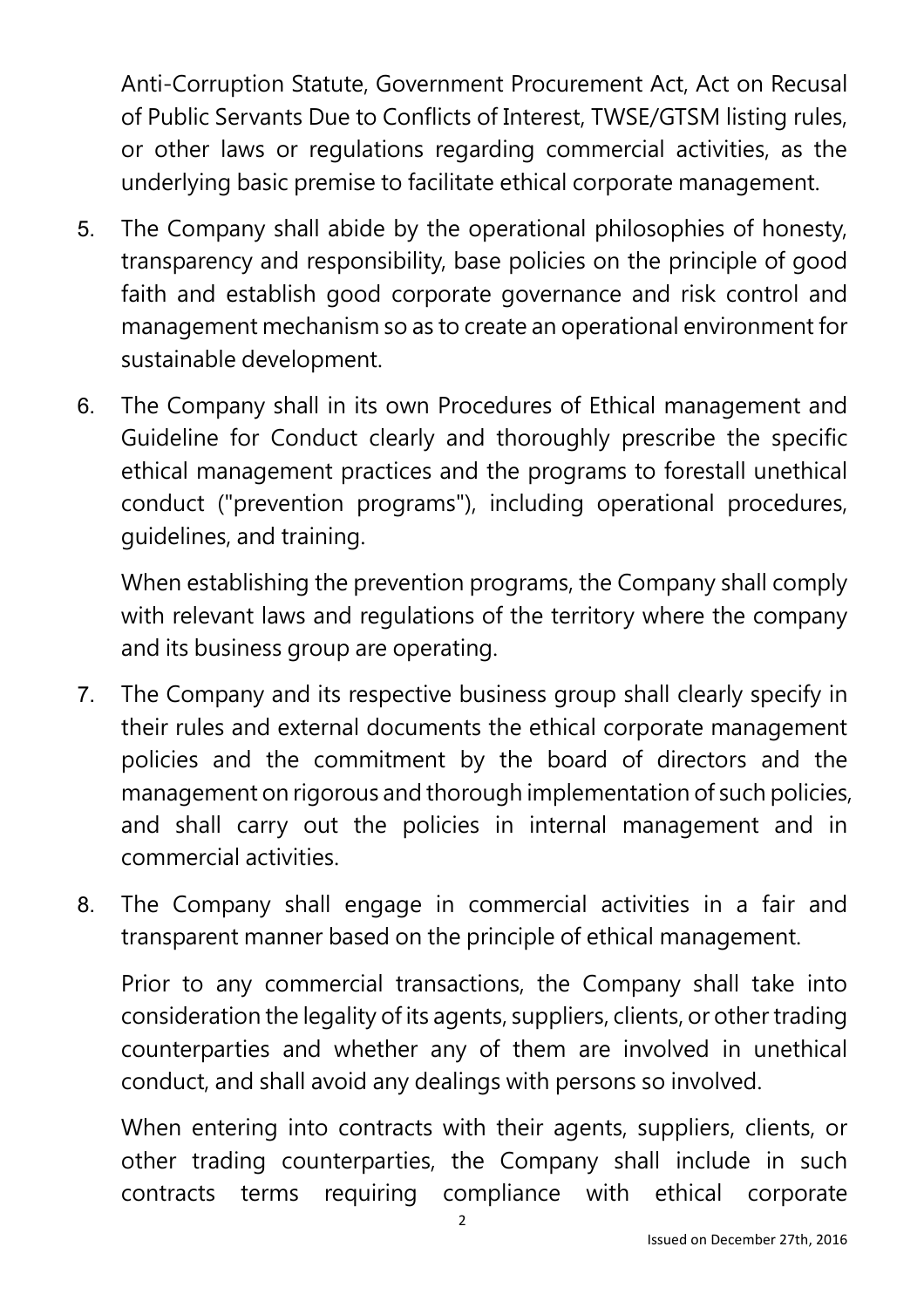management policy and that in the event the trading counterparties are involved in unethical conduct, the Company may at any time terminate or rescind the contracts.

- 9. When conducting business, the Company and its directors, supervisors, managers, employees, mandataries, and substantial controllers, may not directly or indirectly offer, promise to offer, request, or accept any improper benefits in whatever form to or from clients, agents, contractors, suppliers, public servants, or other stakeholders.
- 10. When directly or indirectly offering a donation to political parties or organizations or individuals participating in political activities, Company and its directors, supervisors, managers, employees, mandataries, and substantial controllers, shall comply with the Political Donations Act and their own relevant internal operational procedures, and shall not make such donations in exchange for commercial gains or business advantages.
- 11. When making or offering donations and sponsorship, the Company and its directors, supervisors, managers, employees , mandataries, and substantial controllers shall comply with relevant laws and regulations and internal operational procedures, and shall not surreptitiously engage in bribery.
- 12. The Company and its directors, supervisors, managers, employees, mandataries, and substantial controllers shall not directly or indirectly offer or accept any unreasonable presents, hospitality or other improper benefits to establish business relationship or influence commercial transactions.
- 13. The Company and its directors, supervisors, managers, employees, mandataries, and substantial controllers shall observe applicable laws and regulations, the company's internal operational procedures, and contractual provisions concerning intellectual property, and may not use, disclose, dispose, or damage intellectual property or otherwise infringe intellectual property rights without the prior consent of the intellectual property rights holder.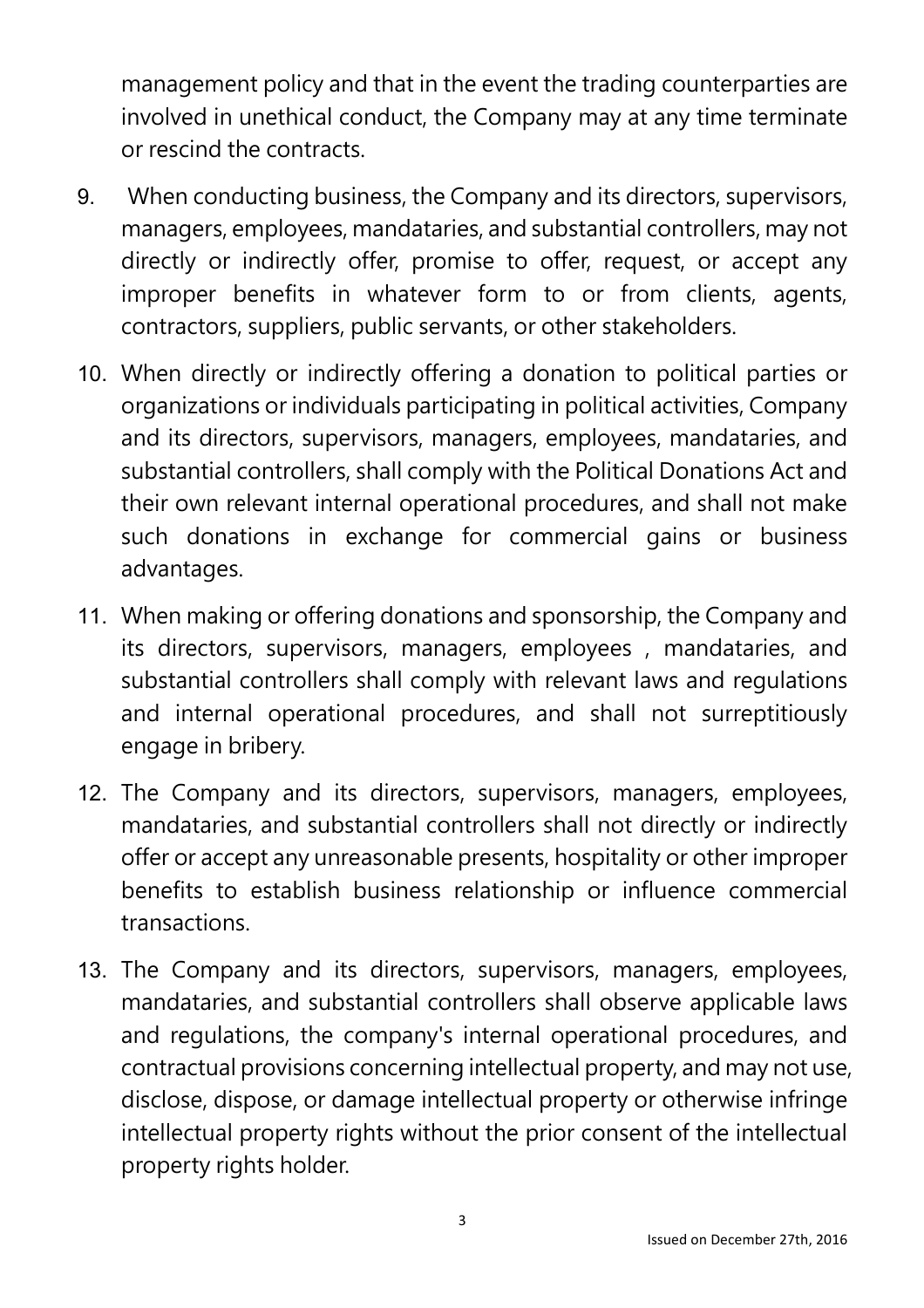- 14. The Company shall engage in business activities in accordance with applicable competition laws and regulations, and may not compete by unfair means.
- 15. In the course of procurement, provision, or sale of products and services, the Company and its directors, supervisors, managers, employees, mandataries, and substantial controllers shall observe applicable laws and regulations and international standards to ensure the transparency of information about, and safety of, their products and services. They shall also adopt and publish a policy on the protection of the rights and interests of consumers or other stakeholders, and carry out the policy in their operations, with a view to preventing their products and services from directly or indirectly damaging the rights and interests, health, and safety of consumers or other stakeholders. Where there are sufficient facts to determine that the company's products or services are likely to pose any hazard to the safety and health of consumers or other stakeholders, the Company shall, in principle, recall those products or suspend the services immediately.
- 16. The directors, managers, employees, mandataries, and substantial controllers of the Company shall exercise the due care of good administrators to urge the company to prevent unethical conduct, always review the results of the preventive measures and continually make adjustments so as to ensure thorough implementation of its ethical corporate management policies.

Human Resources Department (HRD) is responsible for establishing and supervising the implementation of the ethical corporate management policies and prevention programs to achieve sound ethical corporate management. HRD shall be in charge of assisting the board of directors and management in auditing and assessing whether the prevention measures taken for the purpose of implementing ethical management are effectively operating, and preparing reports on the regular assessment of compliance with ethical management in operating procedures.

17. The Company and its directors, supervisors, managers, employees,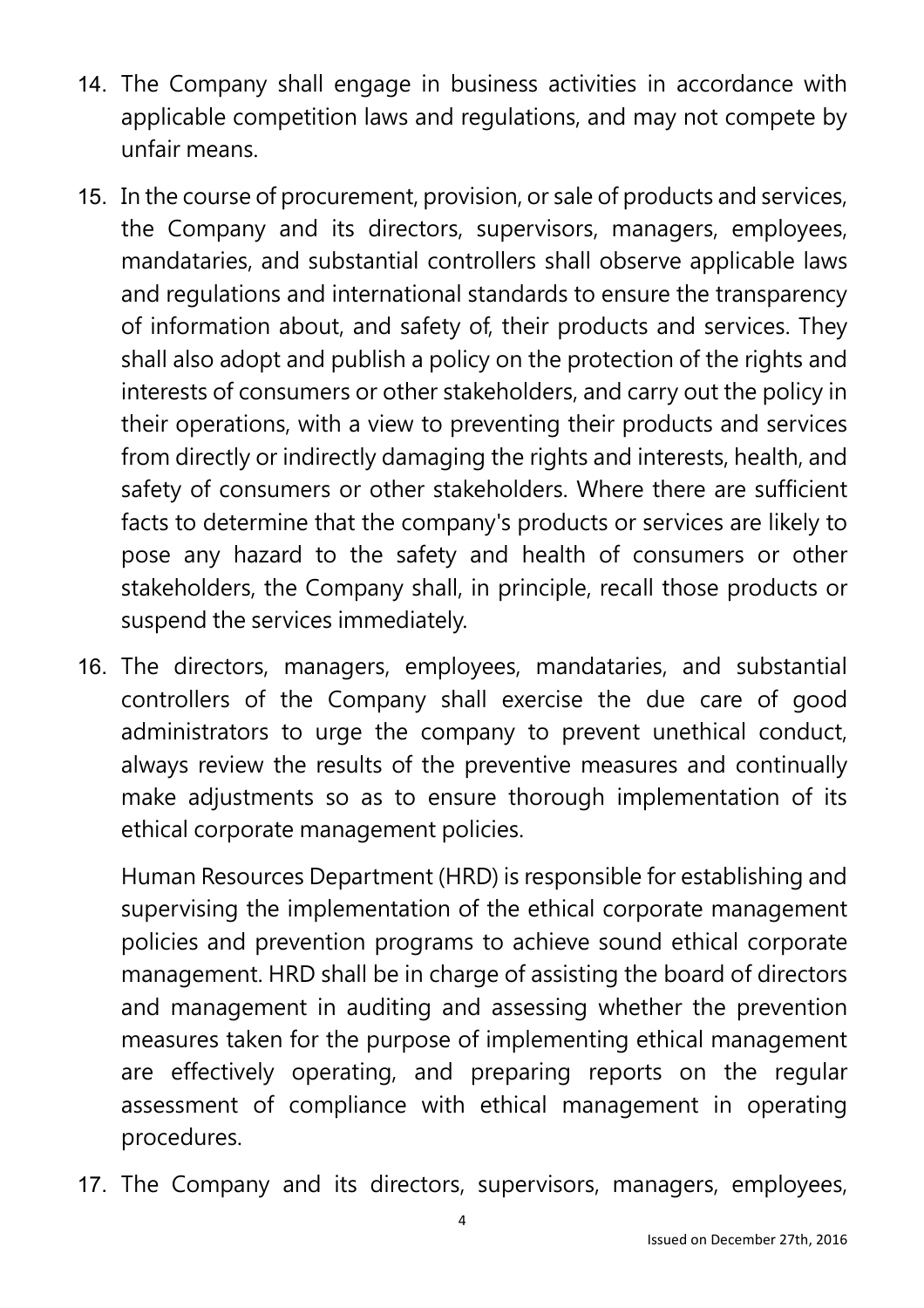mandataries, and substantial controllers shall comply with laws and regulations and the prevention programs when conducting business.

18. The Company shall adopt policies for preventing conflicts of interest to identify, monitor, and manage risks possibly resulting from unethical conduct, and shall also offer appropriate means for directors, managers, and other stakeholders attending or present at board meetings to voluntarily explain whether their interests would potentially conflict with those of the company.

When a proposal at a given board of directors meeting concerns the personal interest of, or the interest of the juristic person represented by, any of the directors, supervisors, managers, and other stakeholders attending or present at board meetings of the Company, the concerned person shall state the important aspects of the relationship of interest at the given board meeting. If his or her participation is likely to prejudice the interest of the company, the concerned person may not participate in discussion of or voting on the proposal and shall recuse himself or herself from the discussion or the voting, and may not exercise voting rights as proxy for another director. The directors shall practice selfdiscipline and must not support one another in improper dealings.

The Company's directors, supervisors, managers, employees, mandataries, and substantial controllers shall not take advantage of their positions or influence in the companies to obtain improper benefits for themselves, their spouses, parents, children or any other person.

19. The Company shall establish effective accounting systems and internal control systems for business activities possibly at a higher risk of being involved in an unethical conduct, not have under-the-table accounts or keep secret accounts, and conduct reviews regularly so as to ensure that the design and enforcement of the systems are showing results.

The internal audit unit of the Company shall periodically examine the company's compliance with the foregoing systems and prepare audit reports and submit the same to the board of directors. The internal audit unit may engage a certified public accountant to carry out the audit, and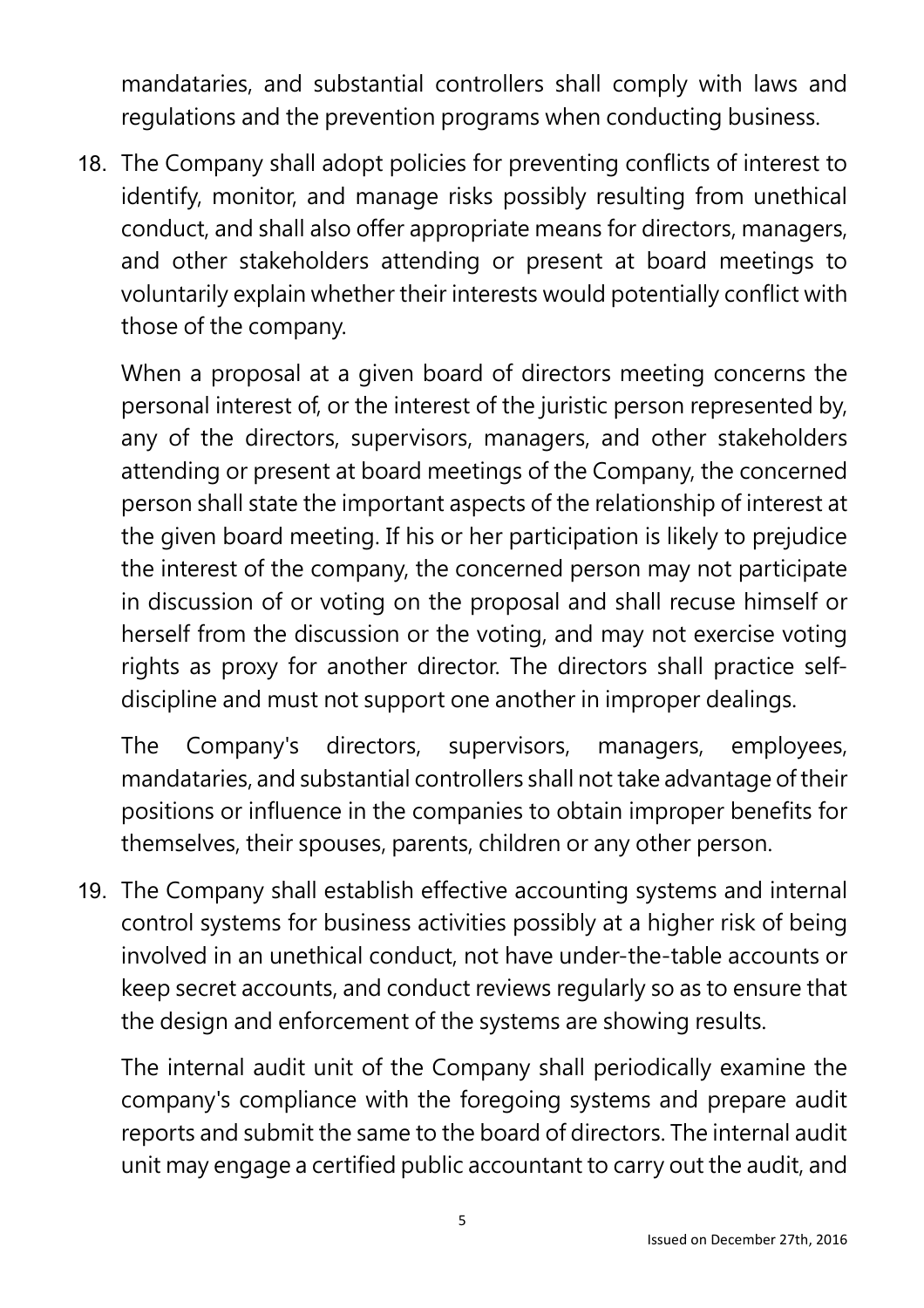may engage professionals to assist if necessary.

20. The chairman, president, or senior management of the Company shall communicate the importance of corporate ethics to its directors, employees, and mandataries on a regular basis.

The Company shall periodically organize training and awareness programs for directors, managers, employees, mandataries, and substantial controllers and invite the company's commercial transaction counterparties so they understand the company's resolve to implement ethical corporate management, the related policies, prevention programs and the consequences of committing unethical conduct.

The Company shall apply the policies of ethical corporate management when creating its employee performance appraisal system and personnel policies to establish a clear and effective reward and discipline system.

21. The Company has established an independent whistle-blowing mailbox "comment@evergreen-marine.com" to allow company insiders and outsiders to submit reports. The Company shall promise confidentiality of the identity of whistle-blowers and the content of reported cases and measures for protecting whistle-blowers from inappropriate disciplinary actions due to their whistle-blowing.

The procedure of general whistle-blowing case shall apply to company grievance and appeal policies. However any tip involving a director or senior manager shall be reported to the independent directors and investigated by dedicated personnel or unit. When material misconduct or likelihood of material impairment to the Company comes to their awareness upon investigation, the dedicated personnel or unit shall immediately prepare a report and notify the independent directors or supervisors in written form.

22. The Company shall handle disciplinary and appeal cases in accordance with its personnel policies and grievance procedure for violations of the ethical corporate management rules, and shall make immediate